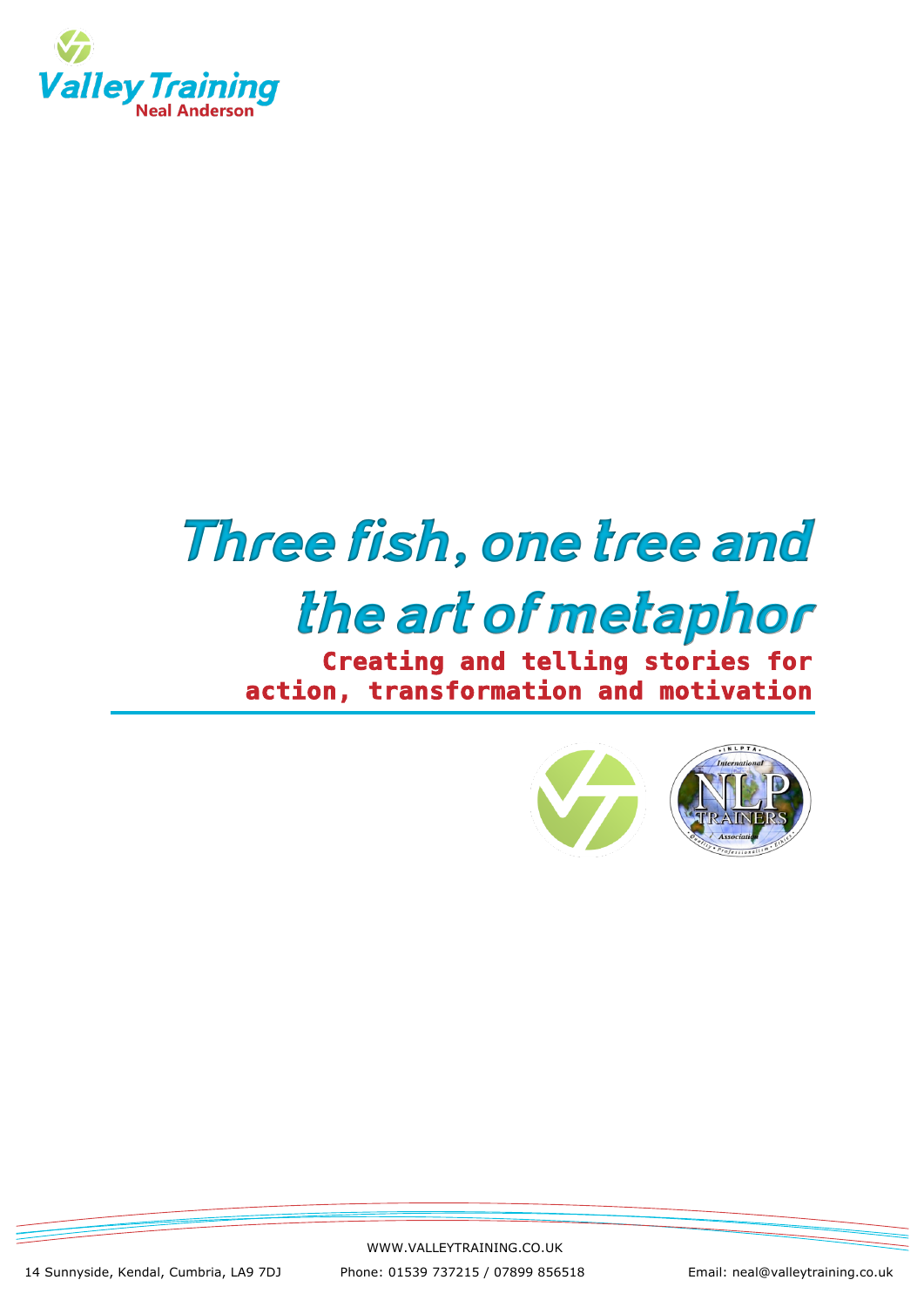

### *Three fish, one tree and the art of metaphor* **Creating and telling stories for action, transformation and motivation**

A 3-day CPD event to allow you to harness the power of mind to work naturally in metaphor and build your skills and confidence to entertain, educate and help people make new connections and change the way they think about something.

Make training, coaching and presentations more meaningful and memorable.

When you use a carefully created non-directive story as a coach, therapist or trainer it is possible to positively influence emotions, mindset and behaviour.

#### **WHAT IS INCLUDED?**

- Telling **impact-full** short stories to enhance your message
- Belief busting by providing **alternative perspectives**
- Helping your audience make **emotional connections**
- Getting **buy-in** and **flowing** from one story to another
- Using the **Zeigarnick effect** to stimulate active problem solving
- Creating **parallel realities** in a story so people can **resolve their issues at the unconscious level**
- **Sequencing** your story using the natural process of problem solving and change
- Telling **stories within stories**
- Using the **seven basic plots** of literature to structure longer stories
- Using the **Von Restorff Effect** to disguise a message
- **High quality feedback** and the chance to learn from others

#### WHO SHOULD ATTEND?

- ! **Individuals** who want to tell stories at home or in their work
- ! **Coaches, leaders** or **managers** who want to enhance presentations and use stories to illustrate key points
- ! **Psychologists, counsellors and therapists** who want to add metaphor to their clinical approach

| <b>BOOKING</b> |                                                               |
|----------------|---------------------------------------------------------------|
| Dates          | 10, 11, 14 December 2015                                      |
| Prices         | Business/Organisations<br>£350<br>Charity/Self-funded<br>£169 |
| Location       | Kendal, The Lake District                                     |
| Book           | www.valleytraining.co.uk                                      |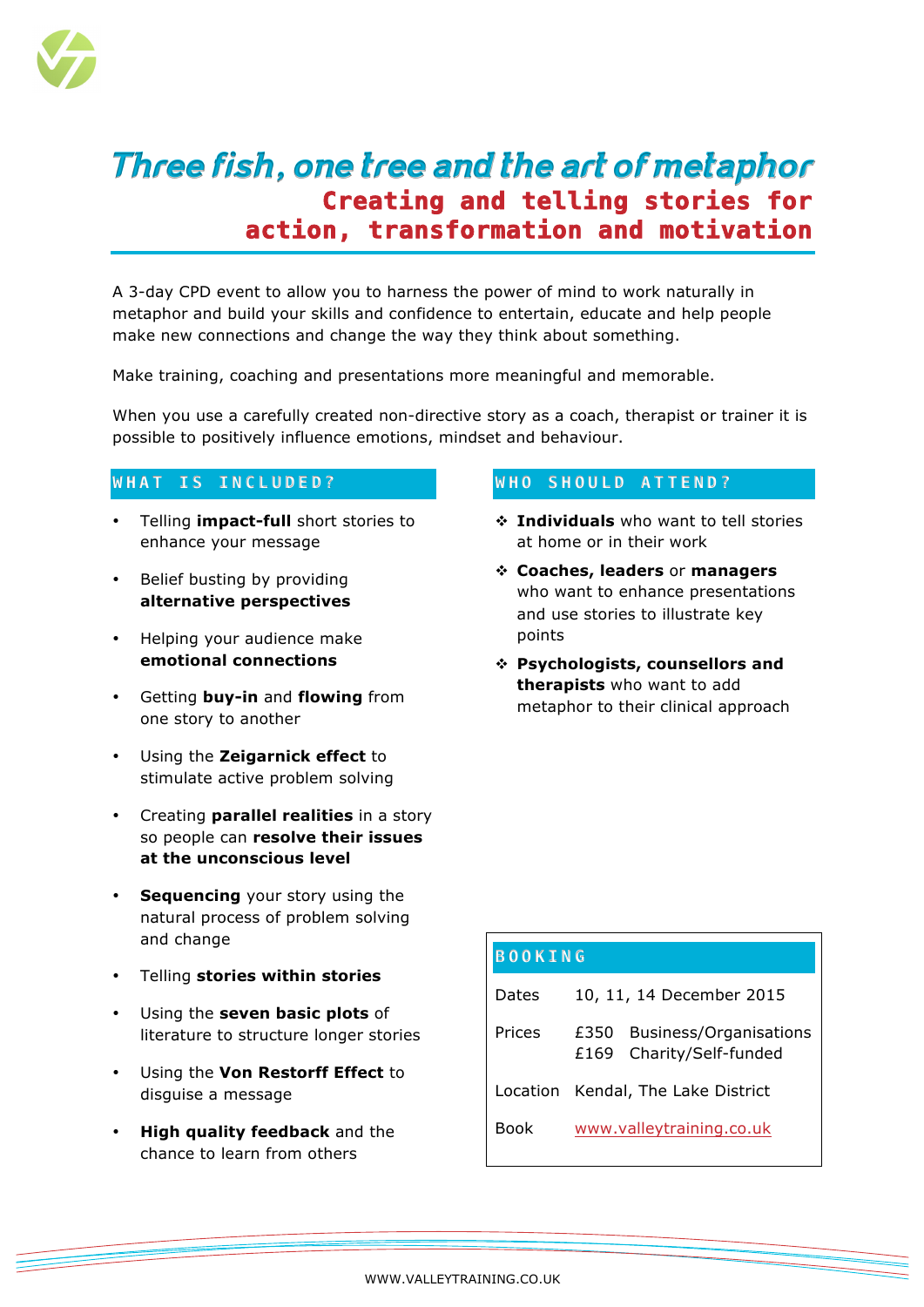

# **Is this You?**

This specialised training is designed to help people get better at telling stories for a change. It is suitable for people who want to improve how they use language to communicate with others.

#### **Participants will probably:**

- Already tell stories in their work or home life
- Want to refresh and apply their existing knowledge to effective story telling
- Have some experience of NLP, coaching or training delivery
- Want to integrate their skills, knowledge and experience of facilitating change
- Have questions about how best to create a metaphor in practice
- Be curious and interesting people!

### **Benefits**

This VT Certified CPD programme over 3 days is for people who are serious about metaphors and storytelling. It includes training, case studies, demonstrations, feedback and inspiration. Approximately 4-6 weeks following the training the **free** Storytelling Development Day is open to course participants to share their experience in practice.

#### **By completing the training you will:**

- Enhance your skills in telling stories
- Develop your personal storytelling approach and style
- Have an integrated understanding of why some stories work better than others
- Increase your confidence and flexibility using metaphors
- Connect with and be part of a peer group committed to sharing stories, experience, expertise and supporting learning and development
- Demonstrate your commitment to CPD

#### **Specific learning outcomes for the training:**

- To equip participants with the skills to create metaphorical stories that support action, transformation or motivation
- To be able to apply the SCORE model to structure a story
- To be able to use language to create a context for multiple solutions
- To know how to choose what type of story to create and deliver
- To demonstrate storytelling that works with the other persons model of the world
- To build flexibility to use your whole body and voice to tell a story
- To encourage self-reflection and shared feedback
- To model effective storytelling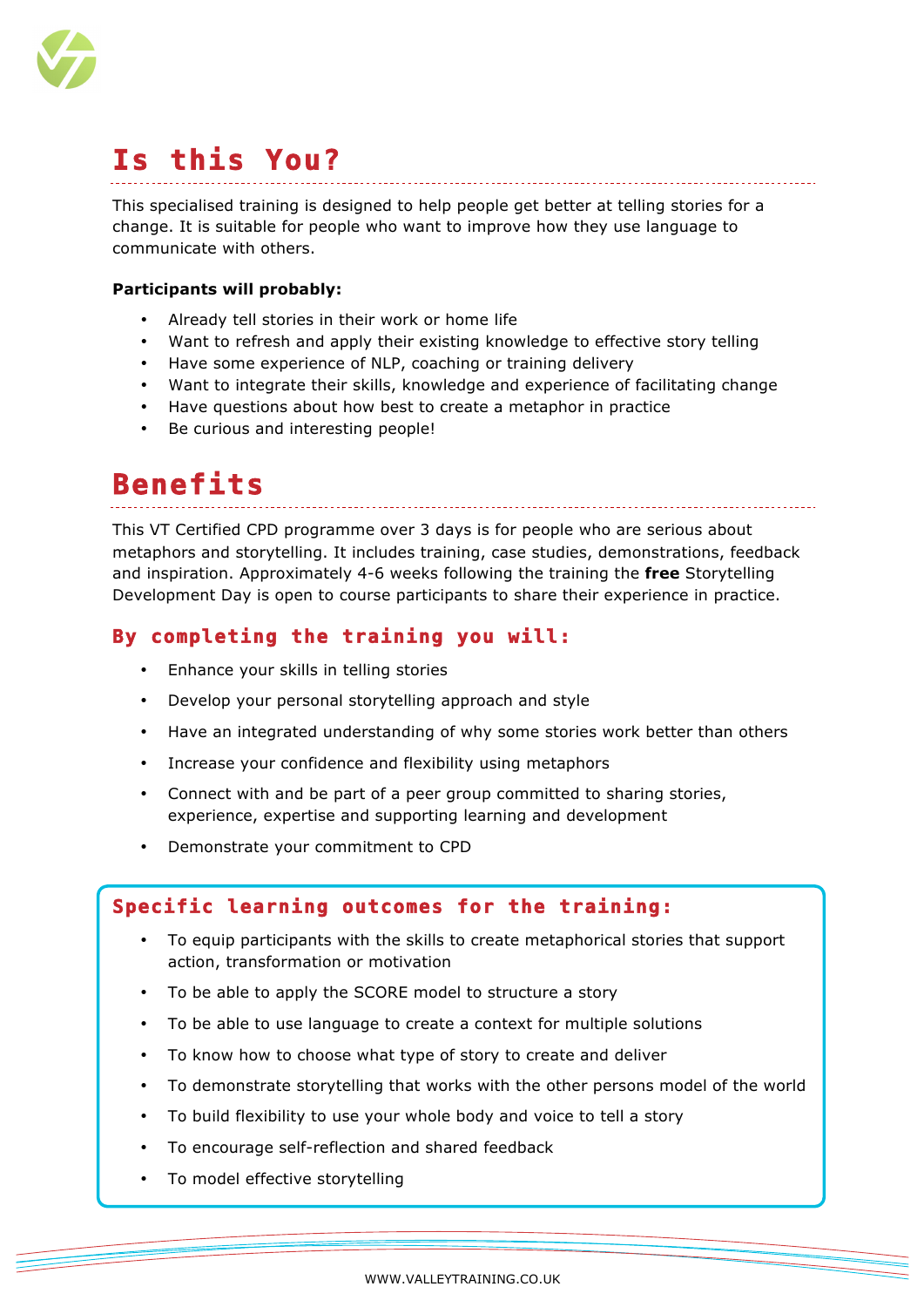

## **Outline Programme**

Training times: 9:30 – 1:00 and 2:00 – 5:30. The nature of the course is such that many people will wish to write a story overnight to share with the group (and get feedback if they wish) the following day.

#### **DAY 1 – ACTION**

- Welcome, introductions, expectations, hopes and wishes
- How to identify the best leverage point and create a series of fast analogies
- Using universal experiences and sensory language for emotional connection
- Where to find a story or metaphor to use to reframe beliefs or shift stuck thinking
- Using the feel-felt-found pattern to help someone take their next step
- 5 ways to introduce and link stories suitable for any audience

#### **DAY 2 – TRANSFORMA TION**

- Storytelling share (with feedback from the group if requested)
- Using the SCORE model as a sequence to your story
- Why and how to use language to leave something open for the listener to resolve
- Decoding the structure of a situation and creating an isomorphic metaphor
- How applying one of the seven basic plots of literature can enhance a story
- Bringing your characters to life and giving them a strong value set
- Crafting your personal experiences into inspirational stories

Integration time and a weekend off. A chance to try out some of the techniques we have practiced and come back refreshed and ready to take your stories to the next level.

#### **DAY 3 – MOTIVATION**

- Storytelling share (with feedback from the group if requested)
- The problem is the psychological state in which you are approaching the problem
- Adding vocal flexibility and range to emphasise "hidden" messages
- Being provocative to create a state and knowing when to stop!
- The benefits and drawbacks of linear and looped story structures
- Learnings, appreciations, next steps and goodbyes

#### **STORYTELLING DEVELOPMENT DAY**

Approximately 4-6 weeks following the training the **free** Storytelling Development Day is open to course participants who have applied the techniques learned and want to reflect on, share and further develop from their experience.